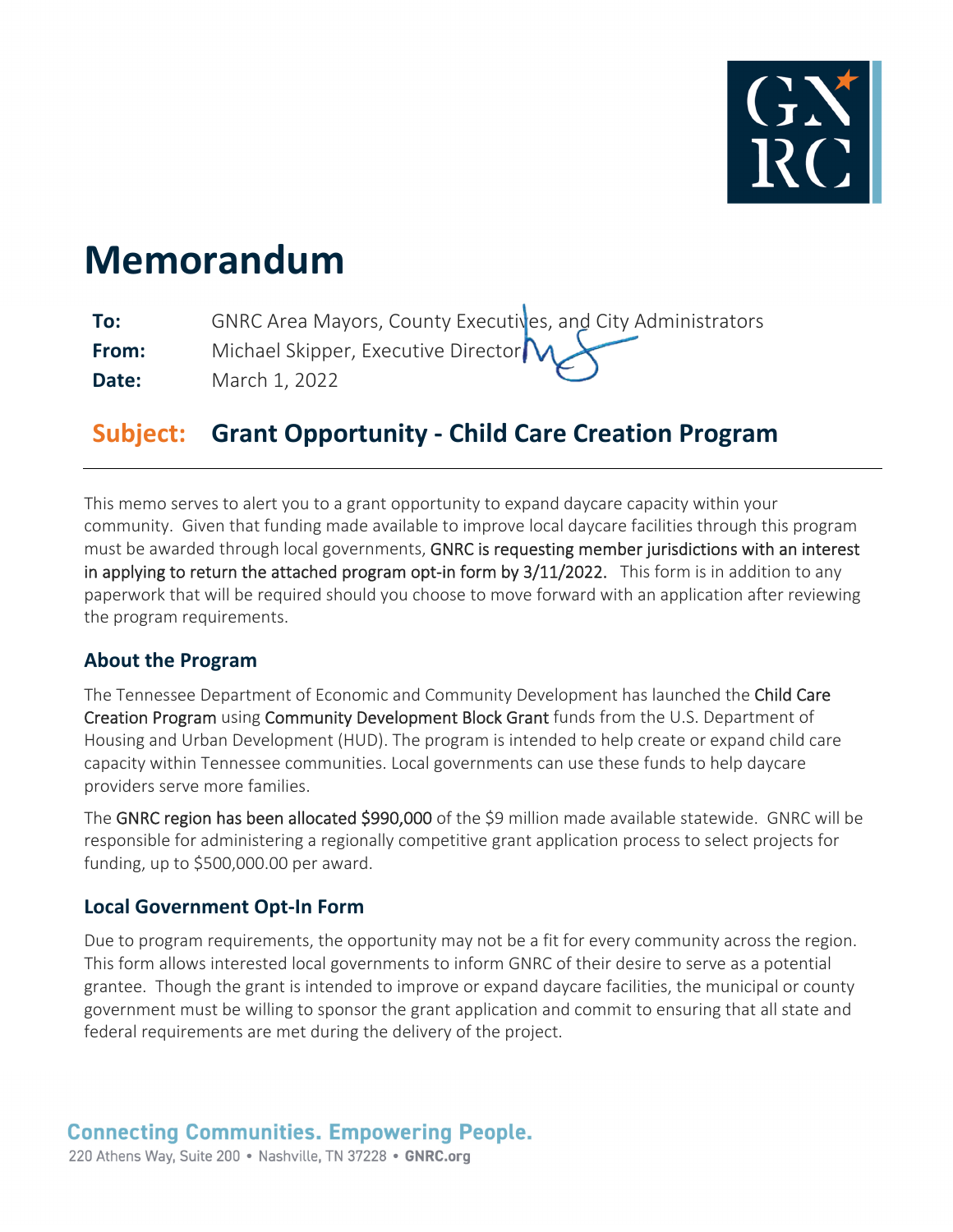### **Eligible Projects**

The grant can be used to expand the capacity of daycares participating in the USDA Child & Adult Care Food Program. The facility must be licensed or in the pre‐licensures process. Eligible activities include:

- Acquisition of property, building, or structure,
- Rehabilitation of facilities,
- Purchase of equipment, and
- Clearance or demolition of structures.

Only those activities that expand child care capacity and meet licensure requirements will be eligible. In addition, all projects must meet established CDBG requirements including:

- CDBG National Objectives,
- Environmental Review,
- Uniform Relocation Act,
- Davis-Bacon and other wage-related acts,
- $\bullet$  Section 3 Construction projects over \$200,000,
- Procurement standards as dictated by 2 CFR 200 and relevant state laws,
- Recordkeeping and financial management of 2 CFR 200 and 24 CFR 570,
- Fair housing and equal opportunity,
- Public meetings, and
- SAM registration.

#### **Eligible Applicants and Application Process**

Only municipal and county governments are eligible to apply. Local governments may subgrant the funds to a childcare provider or manage the project themselves. Funds can be used in Entitlement and Non-Entitlement jurisdictions; however, TNECD has a goal of expending at least 70% of the funds in Non-Entitlement jurisdictions per region. GNRC will assist with outreach to daycare facilities, coordinate the application process, review and score applications, and make final recommendations for grant awards.

The application process will require local governments to sponsor projects proposed by daycare facilities. GNRC will provide a pre‐application form to help local governments collect the appropriate information from interested facilities as it decides which, if any, to forward to GNRC as part of a full application. GNRC will assist the local government, as needed, to determine project eligibility and assess the overall competitiveness of pre‐applications. Eligible projects scoring high enough will then be invited to submit a full application. Final applications will require a public meeting. Applications that include any proposed structural work also will require the procurement of a professional architect.

Projects must be completed with all funds expended by May of 2023. GNRC does not anticipate having grant contracts issued until July of 2022.